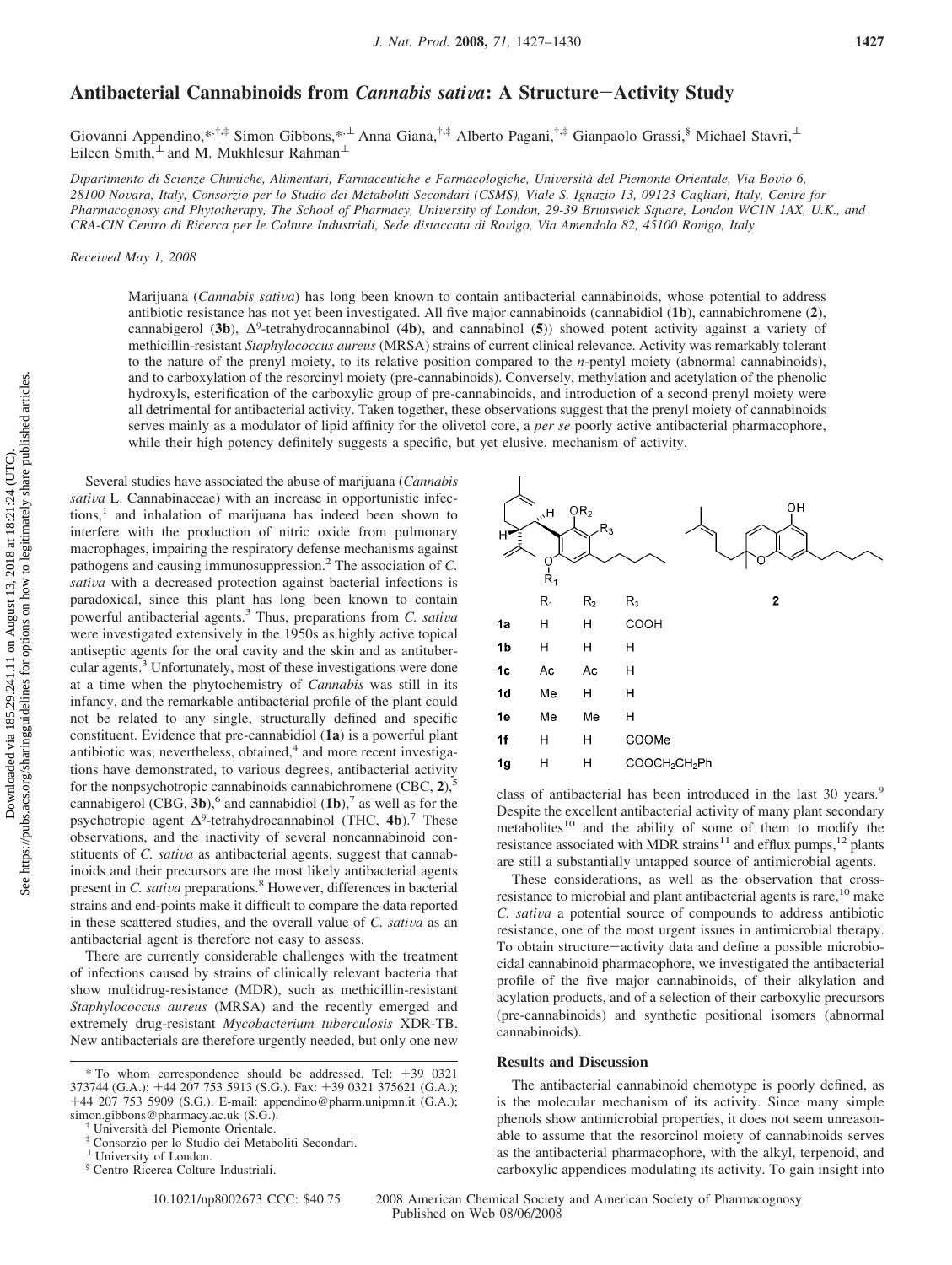

the microbiocidal cannabinoid pharmacophore, we have investigated how the nature of the terpenoid moiety, its relative position compared to the *n*-pentyl group, and the effect of carboxylation of the resorcinyl moiety are translated biologically, assaying the major cannabinoids and a selection of their precursors and regioisomeric analogues against drug-resistant bacteria of clinical relevance. Within these, we have selected a panel of clinically relevant *Staphylococcus aureus* strains that includes the (in)famous EMRSA-15, one of the main epidemic methicillin-resistant strains,13 and SA-1199B, a multidrug-resistant strain that overexpresses the NorA efflux mechanism, the best characterized antibiotic efflux pump in this species.14 SA-1199B also possesses a gyrase mutation that, in addition to NorA, confers a high level of resistance to certain fluoroquinolones. A macrolide-resistant strain (RN4220),<sup>15</sup> a tetracycline-resistant line overexpressing the TetK efflux pump  $(XU212)$ ,<sup>16</sup> and a standard laboratory strain (ATCC25923) completed the bacterial panel.

∆9-Tetrahydrocannabinol (THC, **4b**), cannabidiol (CBD, **1b**), cannabigerol (CBG, **3b**), cannabichromene (CBC, **2**), and cannabinol (CBN, **5**) are the five most common cannabinoids.17 They could be obtained in high purity (>98%) by isolation from strains of *C. sativa* producing a single major cannabinoid (THC, CBD, CBG), by total synthesis  $(CBC)$ , or by semisynthesis  $(CBN)$ .<sup>18</sup> Their antimicrobial properties are listed in Table 1. All compounds showed potent antibacterial activity, with MIC values in the  $0.5-2$ *µ*g/mL range. Activity was exceptional against some of these strains, in particular the multidrug-resistant (MDR) SA-1199B, which has a high level of resistance to certain fluoroquinolones. Also noteworthy is the potent activity demonstrated against EMRSA-15 and EMRSA-16, the major epidemic methicillin-resistant *S. aureus* strains occurring in U.K. hospitals.<sup>13,19</sup> These activities compare highly favorably with the standard antibiotics for these strains. The potent activity against strains possessing the NorA and TetK efflux transporters suggests that cannabinoids are not substrates for the most common resistance mechanisms to current antibacterial agents, making them attractive antibacterial leads.

Given their nonpsychotropic profiles, CBD (**1b**) and CBG (**3b**) seemed especially promising, and were selected for further structure-activity studies. Thus, acetylation and methylation of their phenolic hydroxyls (compounds **1c**-**<sup>e</sup>** and **3c**-**e**, respectively) were both detrimental for activity (MIC  $>100 \mu g/mL$ ), in accordance with the essential role of the phenolic hydroxyls in the antibacterial properties. However, in light of the potent activity of the monophenols CBC (**2**), THC (**4b**), and CBN (**5**), it was surprising that monomethylation of the diphenols CBD (**1b**) and CBG (**3b**) was so poorly tolerated in terms of antibacterial activity.

Cannabinoids are the products of thermal degradation of their corresponding carboxylic acids (pre-cannabinoids).17 Investigation of the antibacterial profile of the carboxylated versions of CBD, CBG, and THC (compounds **1a**, **3a**, and **4a**, respectively) showed a substantial maintenance of activity. On the other hand, methylation of the carboxylic group (compounds **1f** and **3f**, respectively) caused a marked decrease of potency, as did esterification with phenethyl alcohol (compounds **1g** and **3g**, respectively). This operation is associated with a potentiation of the antibacterial properties of phenolic acids, as exemplified by phenethyl caffeate (CAPE), the major antibacterial from propolis, compared to caffeic acid.<sup>20</sup> Remarkably, the synthetic abnormal cannabinoids abn-CBD (**6**) 21 and abn-CBG  $(7)^{22}$  showed antibacterial activity comparable to, although slightly less potent than, their corresponding natural products, while olivetol (**10**) showed modest activity against all six strains, with MICs of  $64-128 \mu$ g/mL, and resorcinol (11) did not exhibit any activity even at 256 *µ*g/mL. Thus, the pentyl chain and the monoterpene moiety greatly enhance the activity of resorcinol.



Taken together, these observations show that the cannabinoid antibacterial chemotype is remarkably tolerant to structural modification of the terpenoid moiety and its positional relationship with the *n*-pentyl chain, suggesting that these residues serve mainly as modulators of lipid affinity, and therefore cellular bioavailability. This view was substantiated by the marked decrease of activity observed when the antibacterial activity of CBG (**3b**) was compared to that of its polar analogue carmagerol  $(8)$ .<sup>23</sup> The results against the resistant strains confirm this suggestion, and it is likely that the increased hydrophilicity caused by the addition of two hydroxyls greatly reduces the cellular bioavailability by substantially reducing membrane permeability. Conversely, the addition of a further prenyl moiety, as in the bis-prenylated cannabinoid **9**, <sup>21</sup> while increasing membrane solubility, may result in poorer aqueous solubility and therefore a lower intracellular concentration, similarly leading to a substantial loss of activity. A single unfunctionalized terpenyl moiety seems therefore ideal in terms of lipophilicity balance for the antibacterial activity of olivetol derivatives. The great potency of cannabinoids suggests a specific interaction with a bacterial target, whose identity is, however, still elusive.

Given the availability of *C. sativa* strains producing high concentrations of nonpsychotropic cannabinoids, this plant represents an interesting source of antibacterial agents to address the problem of multidrug resistance in MRSA and other pathogenic bacteria. This issue has enormous clinical implications, since MRSA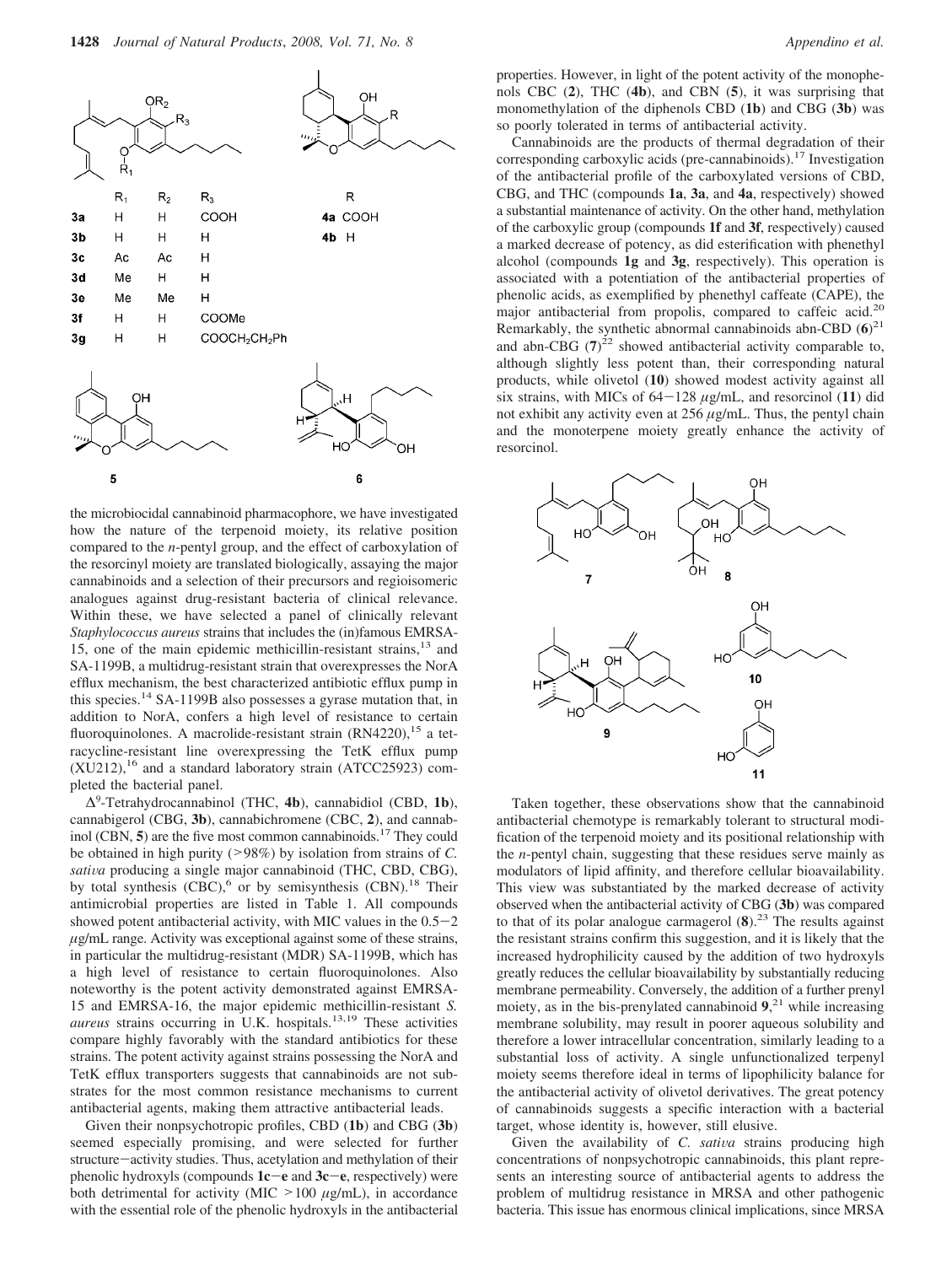**Table 1.** MIC (*µ*g/mL) Values of Cannabinoids and Their Analogues toward Various Drug-Resistant Strains of *Staphylococcus aureusa*,*<sup>b</sup>*

| compound       | SA-1199B | RN-4220   | XU212 | ATCC25923     | EMRSA-15 | EMRSA-16             |
|----------------|----------|-----------|-------|---------------|----------|----------------------|
| 1a             |          | $\bigcap$ | ⌒     | $\mathcal{D}$ |          |                      |
| 1 <sub>b</sub> |          |           |       | 0.5           |          |                      |
|                |          |           |       |               |          |                      |
| 3a             |          |           |       |               |          |                      |
| 3 <sub>b</sub> |          |           |       |               |          |                      |
| 3f             | 64       |           | 64    |               |          |                      |
| 4a             |          |           |       |               |          |                      |
| 4b             |          |           |       |               |          | 0.5                  |
|                |          |           |       |               |          |                      |
|                |          |           |       |               |          |                      |
|                |          |           | 0.5   |               |          |                      |
|                | 32       | 32        | 16    | 16            | 16       | 32                   |
| 10             | 64       | 64        | 64    | 128           | 64       | 64                   |
| norfloxacin    | 32       |           |       |               | 0.5      | 128                  |
| erythromycin   | 0.25     | 64        | >128  | 0.25          | >128     | >128                 |
| tetracycline   | 0.25     | 0.25      | 128   | 0.25          | 0.125    | 0.125                |
| oxacillin      | 0.25     | 0.25      | 128   | 0.125         | 32       | >128<br>$\mathbf{r}$ |

<sup>*a*</sup> Compounds **1c**-**g**, **3c**-**e**, **3g**, and **9** exhibited MIC values of  $>128$  *µg/mL* for all organisms in which they were evaluated. *b* Compound **11** bitted MIC values of  $>256$  *ug/mL* for all organisms in which the exhibited MIC values of  $>256 \mu g/mL$  for all organisms in which they were evaluated. <sup>*c*</sup> Not tested.

is spreading throughout the world and, in the United States, currently accounts for more deaths each year than AIDS.<sup>24</sup> Although the use of cannabinoids as systemic antibacterial agents awaits rigorous clinical trials and an assessment of the extent of their inactivation by serum,<sup>25</sup> their topical application to reduce skin colonization by MRSA seems promising, since MRSA resistant to mupirocin, the standard antibiotic for this indication, are being detected at a threatening rate.26 Furthermore, since the cannabinoid anti-infective chemotype seems remarkably tolerant to modifications in the prenyl moiety, semipurified mixtures of cannabinoids could also be used as cheap and biodegradable antibacterial agents for cosmetics and toiletries, providing an alternative to the substantially much less potent synthetic preservatives, many of which are currently questioned for their suboptimal safety and environmental profile.<sup>27</sup>

## **Experimental Section**

**General Experimental Procedures.** IR spectra were obtained on a Shimadzu DR 8001 spectrophotometer. <sup>1</sup>H NMR (300 MHz) and <sup>13</sup>C NMR (75 MHz) spectra were obtained at room temperature with a JEOL Eclipse spectrometer. The spectra were recorded in CDCl<sub>3</sub>, and the solvent signals (7.26 and 77.0 ppm, respectively) were used as reference. The chemical shifts  $(\delta)$  are given in ppm, and the coupling constants (*J*) in Hz. Silica gel 60 (70-230 mesh) and Lichroprep RP-18 (25-40) mesh) were used for gravity column chromatography. Reactions were monitored by TLC on Merck 60  $F<sub>254</sub>$  (0.25 mm) plates and were visualized by UV inspection and/or staining with  $5\%$  H<sub>2</sub>SO<sub>4</sub> in ethanol and heating. Organic phases were dried with  $Na<sub>2</sub>SO<sub>4</sub>$  before evaporation. All known cannabinoids were identified according to their physical and spectroscopic data.28 Semisynthetic cannabinoids **1c**-**f**, and **3c**-**<sup>f</sup>** were prepared and identified according to their corresponding literature references.<sup>22,29,30</sup> Synthetic [abnormal  $(6, ^{21}7^6)$  and polyprenyl  $(9)^{21}$ ] cannabinoids were synthesized and characterized according to the literature.

**Plant Material.** The three strains of *Cannabis sativa* used for the isolation of THC, CBD, and CBG came from greenhouse cultivation at CRA-CIN, Rovigo (Italy), where voucher specimens are kept for each of them, and were collected in September 2006. The isolation and manipulation of all cannabinoids were done in accordance with their legal status (License SP/101 of the Ministero della Salute, Rome, Italy).

**Isolation of Cannabinoids (1b, 3b, 4b).** The powdered plant material (100 g) was distributed in a thin layer on cardboard and heated at 120 °C for 2 h in a ventilated oven to affect decarboxylation, then extracted with acetone (ratio solvent to plant material  $3:1, \times 3$ ). The residue (6.5 g for the CBD chemotype, 4.1 g for the CBG chemotype, 7.4 g for the THC chemotype) was purified by gravity column chromatography on silica gel (ratio stationary phase to extract 6:1) using a petroleum ether-ether gradient. Fractions eluted with petroleum ether-ether (9:1) afforded **1b** (628 mg, 0.63%, from the CBD chemotype) and **3b** (561 mg, 0.56%, from the CBG chemotype), precipitated from hot hexane to obtain white powders. Crude THC (3.2 g, 3.2%, from the THC chemotype) was obtained as a greenish oil, part of which (400 mg) was further purified by RP-18 flash chromatography with methanol-water (1:1) as eluant, affording **4b** as a colorless oil (315 mg).

**Isolation of Pre-cannabinoids (1a, 3a, 4a).** The powdered plant material (100 g) was extracted with acetone (ratio solvent to plant material 5:1,  $\times$ 3). After removal of the solvent, the residue (7.7 g for the CBD chemotype, 4.9 g for the CBG chemotype, 7.9 g for the THC chemotype) was fractionated by vacuum chromatography on RP-18 silica gel (ratio stationary phase to extract 5:1) using methanol-water (75:25) as eluant. Fractions of 100 mL were taken, and those containing pre-cannabinoids were pooled, concentrated to ca. half-volume at 30 °C, saturated with NaCl, and extracted with EtOAc. After removal of the solvent, the residue was further purified by gravity column chromatography on silica gel (ratio stationary phase to crude compound 5:1) using a petroleum ether-EtOAc gradient (from 8:2 to 5:5) to afford 1.59 g (1.6%) of **1a** from the CBD chemotype, 0.93 g (0.93%) of **3a** from the CBG chemotype, and 2.1 g (2.1%) of **4a** from the THC chemotype. All pre-cannabinoids were obtained as white foams that resisted crystallization.

**Synthesis of CBC (2) and CBN (5).** CBG (**2**) was synthesized from olivetol, $6$  and CBN was prepared from THC  $(6)$  by aromatization with sulfur.<sup>18</sup>

**Mitsunobu Esterification of Pre-cannabinoids (synthesis of 3g as an example).** To a cooled (ice bath) solution of **3a** (360 mg, 1.1 mmol) in dry CH<sub>2</sub>Cl<sub>2</sub> (4 mL) were added sequentially phenethyl alcohol (92 *µ*L, 0.76 mmol, 0.75 molar equiv), triphenylphosphine (TPP) (220 mg, 0.84 mmol, 0.80 molar equiv), and diisopropyldiazodicarboxylate (DIAD)  $(228 \mu L, 1.1 \text{ mmol}, 1 \text{ molar equity})$ . At the end of the addition, the cooling bath was removed, and the reaction was stirred at room temperature. After 16 h, the reaction was worked up by evaporation, and the residue was dissolved in toluene and cooled at 4 °C overnight to remove most of the TPPO-dihydroDIAD adduct. The filtrate was evaporated and purified by gravity column chromatography on silica gel (10 g, petroleum ether as eluant) to afford 126 mg (32%) of **3g**. Under the same reaction conditions, the yield of **1g** from **1a** was 26%.

**Pre-cannabigerol Phenethyl Ester (3g):** colorless foam; IR  $ν^{\text{KBr}}$ <sub>max</sub> 3746, 3513, 3313, 1715, 1589, 1421, 1274, 1164, 980, 804, 690 cm-<sup>1</sup> ; <sup>1</sup>H NMR (300 MHz, CDCl<sub>3</sub>)  $\delta$  12.08 (1H, s), 7.25 (5H, m), 6.02 (1H, s), 5.98 (1H, s), 5,25 (1H, br t,  $J = 7.0$  Hz), 5.01 (1H, br t,  $J = 6.5$ Hz), 4.56 (2H, t,  $J = 6.6$  Hz), 3.40 (2H, d,  $J = 7.3$  Hz), 3.1 (2H, t, J  $= 6.6$  Hz), 2.7 (2H, t,  $J = 6.6$  Hz), 2.05 (4H, m), 1.79 (3H, s), 1.65 (3H, s), 1.57 (3H, s), 1.24 (6H, m), 0.88 (3H, t,  $J = 7.1$  Hz); <sup>13</sup>C NMR (75 MHz, CDCl3) *δ* 172.1 (s), 162.7 (s), 159.5 (s), 148.8 (s), 139.1 (s), 137.4 (d), 132.1 (s), 128.8 (d), 126.8 (d), 125.9 (d), 121.5 (d), 111.5 (s), 110.8 (s), 65.8 (t), 39.8 (t), 36.6 (t), 35.0 (t), 32.0 (t), 31.5 (t), 26.5 (t), 25.8 (q), 22.2 (t), 17.8 (q), 16.3 (q), 14.2 (q); CIMS *<sup>m</sup>*/*<sup>z</sup>* [M + H] 465  $[C_{30}H_{40}O_4 + H]$ .